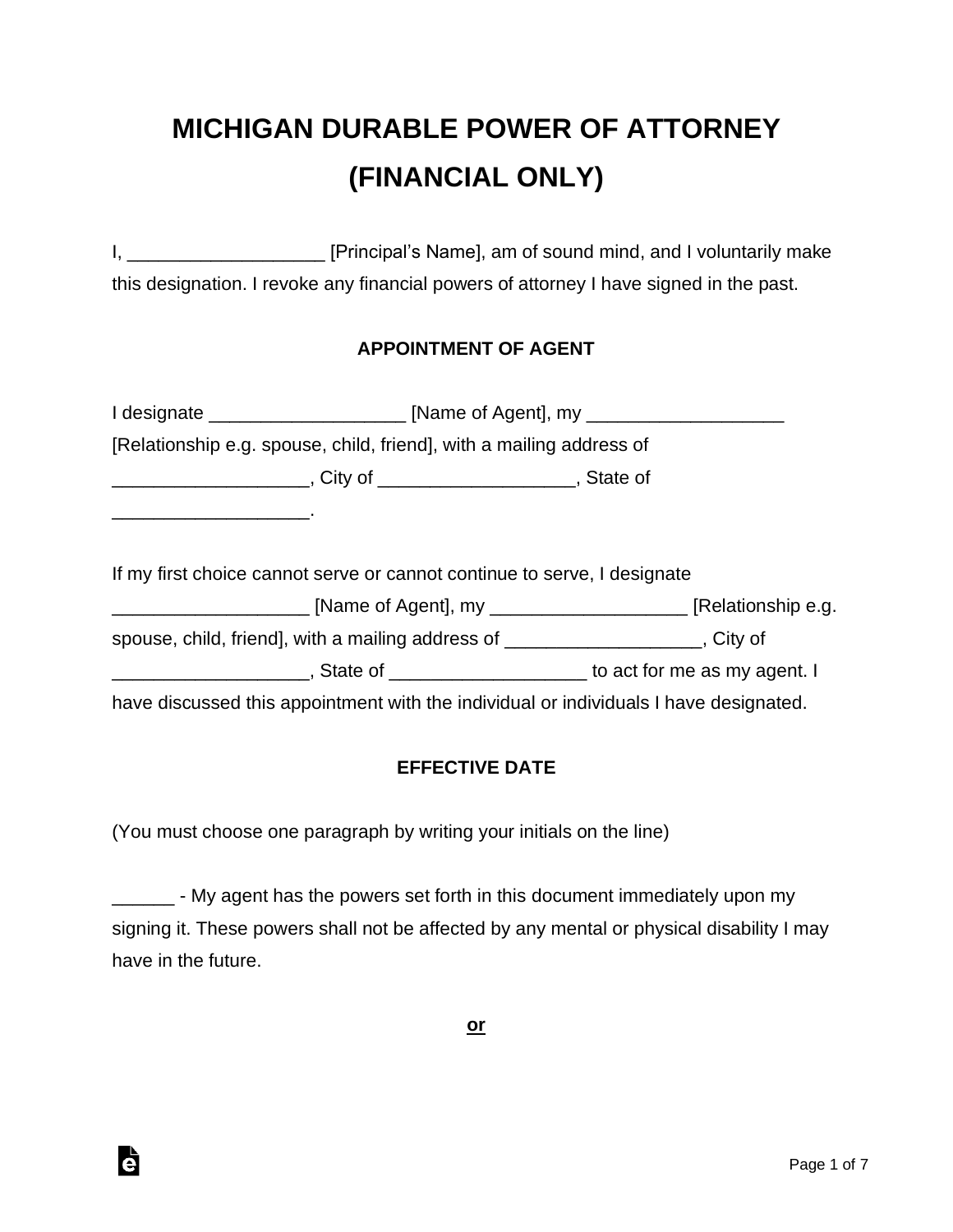- My agent shall only have the powers set forth in this document when it is determined I am unable to manage my property and financial affairs effectively. That determination shall be made by my attending physician, who shall put it in writing.

#### **POWERS**

Ġ

My agent shall exercise powers in my best interests and for my welfare, as a fiduciary.

My agent shall have the following powers:

#### INITIAL POWERS GRANTED BY THE PRINICPAL

**EXECUS** - BANKING. To receive funds, deposit funds in any financial institution, and make withdrawals by check or otherwise to pay for goods, services, and any other personal and business expenses for my benefit. To affect her or his powers, my agent has power to sign a power of attorney drafted by the institution, and shall have access to my safe deposit box.

\_\_\_\_\_\_ - GOVERNMENT BENEFITS. To apply for and receive any government benefits for which I may be eligible or become eligible, including but not limited to, Social Security, Medicare and Medicaid.

\_\_\_\_\_\_ - INVESTMENTS. To invest and reinvest my funds, and to withdraw funds to the extent needed to pay for my needs.

**EXECTIREMENT PLAN.** To contribute to, select payment option of, roll-over, and receive benefits of any retirement plan or IRA, except my agent shall not have power to change the beneficiary of any plan or IRA.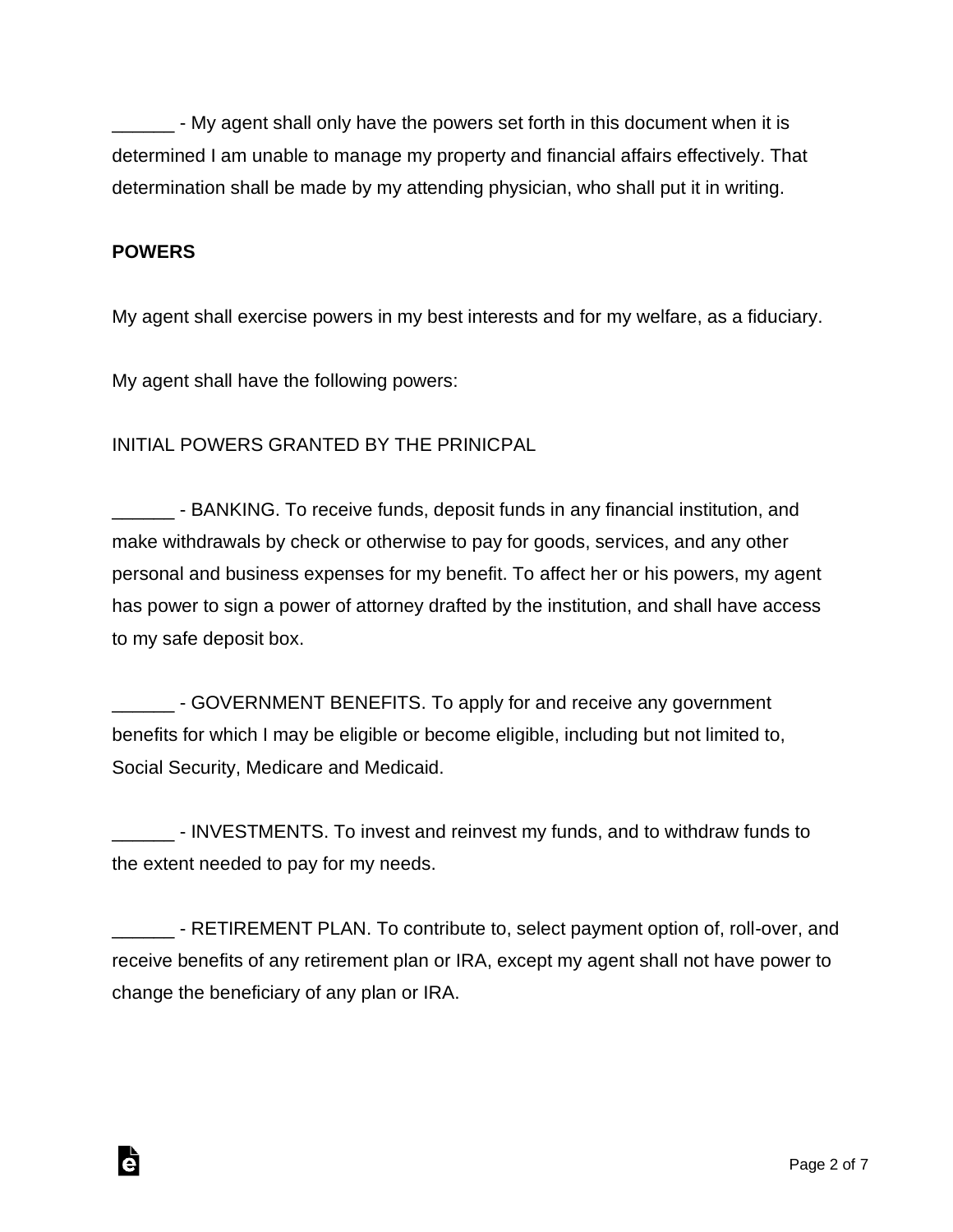\_\_\_\_\_\_ - TAXES. To complete and sign any local, state and federal tax returns, pay any taxes and assessments due and receive credits and refunds, to sign any IRS documents necessary to effectuate these powers.

**Notai** - INSURANCE. To purchase, pay premiums and make claims on life, health, automobile and homeowners' insurance, except my agent shall not have the power to cash in or change the beneficiary of any life insurance policy.

\_\_\_\_\_\_ - REAL ESTATE. To purchase, sell, lease, repair, improve, mortgage, and make mortgage and utility payments upon real property. A legal description is attached.

\_\_\_\_\_\_ - PERSONAL PROPERTY. To hold personal property for safekeeping, and to buy and sell personal property, including motor vehicles.

\_\_\_\_\_\_ - LEGAL ADVICE AND PROCEEDINGS. To obtain and pay for legal advice, to initiate or defend legal and administrative proceedings on my behalf, including actions against third parties who refuse without cause to honor this document.

\_\_\_\_\_\_ - ESTATE PLAN. My agent has no authority to make or amend a will on my behalf and has no power to make gifts on my behalf except to my spouse. My agent has access to my will; in exercising powers, my agent shall take into account my estate plan as known to the agent.

# **SPECIAL INSTRUCTIONS**

On the following lines are any special instructions limiting or extending the powers I give to my agent:  $\blacksquare$ 

\_\_\_\_\_\_\_\_\_\_\_\_\_\_\_\_\_\_\_\_\_\_\_\_\_\_\_\_\_\_\_\_\_\_\_\_\_\_\_\_\_\_\_\_\_\_\_\_\_\_\_\_\_\_\_\_\_\_\_\_\_\_\_\_\_\_\_\_\_\_

\_\_\_\_\_\_\_\_\_\_\_\_\_\_\_\_\_\_\_\_\_\_\_\_\_\_\_\_\_\_\_\_\_\_\_\_\_\_\_\_\_\_\_\_\_\_\_\_\_\_\_\_\_\_\_\_\_\_\_\_\_\_\_\_\_\_\_\_\_\_

\_\_\_\_\_\_\_\_\_\_\_\_\_\_\_\_\_\_\_\_\_\_\_\_\_\_\_\_\_\_\_\_\_\_\_\_\_\_\_\_\_\_\_\_\_\_\_\_\_\_\_\_\_\_\_\_\_\_\_\_\_\_\_\_\_\_\_\_\_\_

\_\_\_\_\_\_\_\_\_\_\_\_\_\_\_\_\_\_\_\_\_\_\_\_\_\_\_\_\_\_\_\_\_\_\_\_\_\_\_\_\_\_\_\_\_\_\_\_\_\_\_\_\_\_\_\_\_\_\_\_\_\_\_\_\_\_\_\_\_\_

Ġ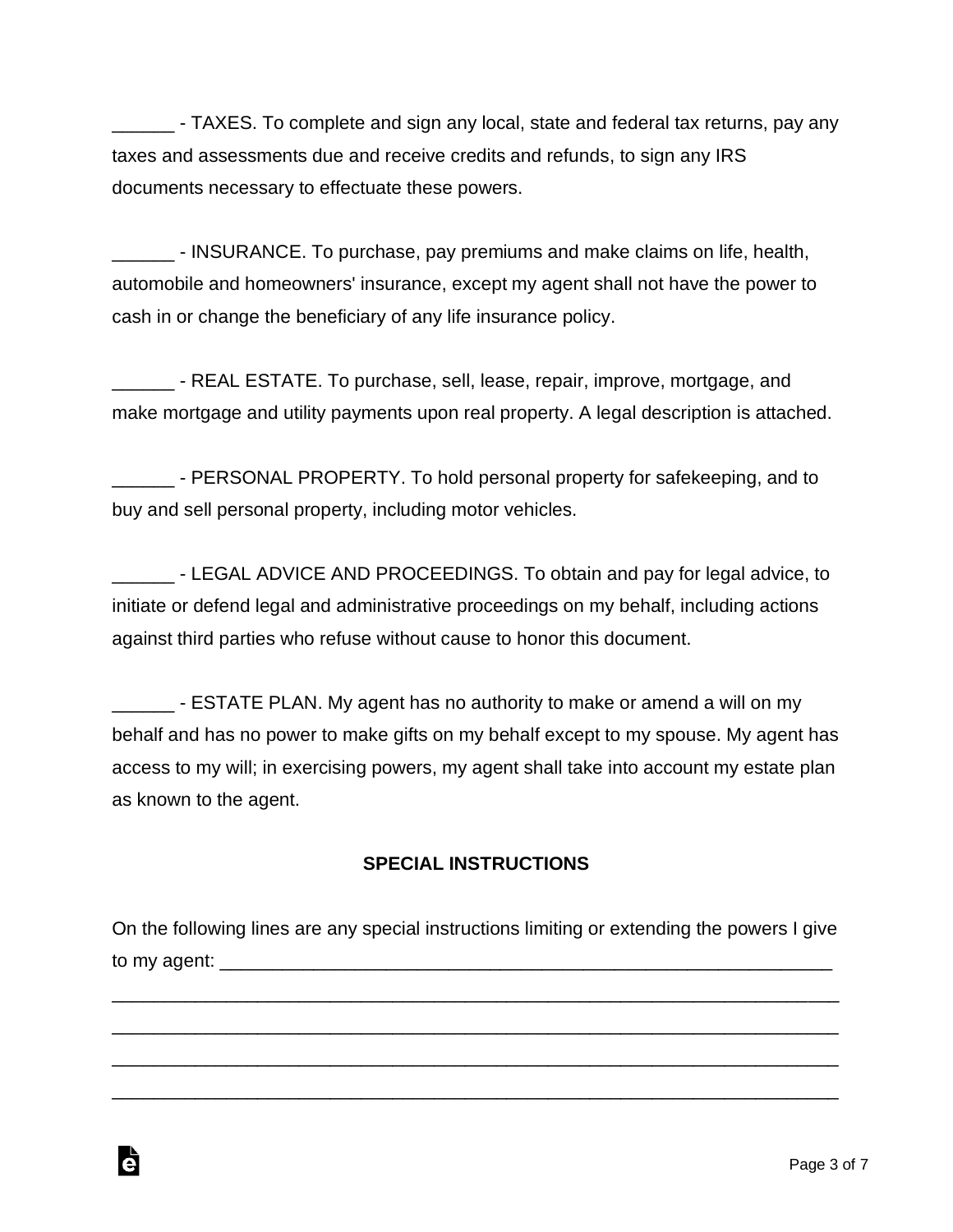#### **OTHER PROVISIONS**

No person in Michigan or in any other state who relies upon representations of my agent under this durable power of attorney shall be liable to me or my estate without actual knowledge my agent did not have power to act.

My agent shall not incur any liability to me under this power except for a breach of fiduciary duty.

My agent is entitled to reimbursement for reasonable expenses incurred in exercising powers, and to reasonable compensation for services as agent.

I can amend or revoke this power of attorney through a writing delivered to my agent. Revocation is not effective as to a third party until the third party learns of it.

Photocopies of this document can be relied upon as though they were originals.

#### **SIGNATURE OF PRINCIPAL**

I sign this document voluntarily, and I understand its purpose.

Dated:  $\qquad \qquad \qquad \qquad . \; 20$ 

Ġ

**\*Principal Signature**: [\\_\\_\\_\\_\\_\\_\\_\\_\\_\\_\\_\\_\\_\\_\\_\\_\\_\\_\\_](https://esign.com/) Print Name: \_\_\_\_\_\_\_\_\_\_\_\_\_\_\_\_\_\_\_

\*Must be signed in the presence of two (2) witnesses OR a notary public in accordance with § 700-5501 of the Michigan Compiled Laws.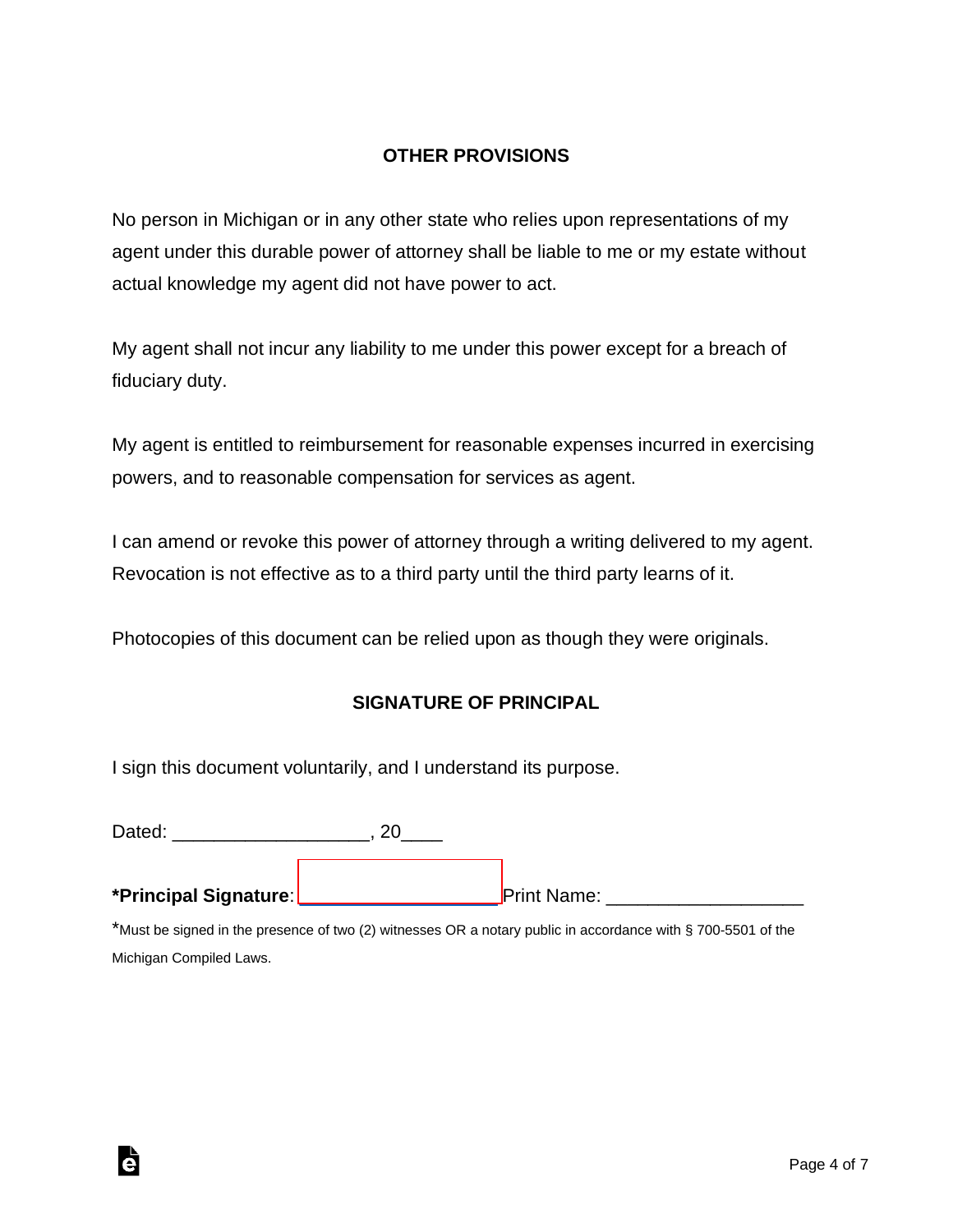## **ACKNOWLEDGMENT OF RESPONSIBILITIES BY ATTORNEY-IN-FACT**

I, \_\_\_\_\_\_\_\_\_\_\_\_\_\_\_\_\_\_\_\_, have been appointed as attorney-in-fact for \_\_\_\_\_\_\_\_\_\_\_\_\_\_\_\_\_\_\_, the Principal, under a Durable Power of Attorney dated \_\_\_\_\_\_\_\_\_\_\_\_\_\_\_\_\_\_\_, 20\_\_\_\_. By signing this document, I acknowledge that if and

when I act as attorney-in-fact, all of the following apply:

a. Except as provided in the Durable Power of Attorney, I must act in accordance with the standards of care applicable to fiduciaries acting under Durable Powers of Attorney;

b. I must take reasonable steps to follow the instructions of the Principal; c. Upon request of the Principal, I must keep the Principal informed of my actions. I must provide an accounting to the Principal upon request of the Principal, to a Guardian or Conservator appointed on behalf of the Principal upon the request of that Guardian or Conservator, or pursuant to Judicial Order; d. I cannot make a gift from the Principal's property unless provided for in the Durable Power of Attorney;

e. Unless provided in the Durable Power of Attorney or by court order, I, while acting as attorney-in-fact, shall not create an account or other asset in joint tenancy between the Principal and me;

f. I must maintain records of my transactions as attorney-in-fact, including receipts, disbursements, and investments;

g. I may be liable for damage or loss to the Principal, and may be subject to any other available remedy, for breach of fiduciary duty owed by an attorney-in-fact to a Principal for any action I take that is not provided for in the Durable Power of Attorney; and

h. I may be subject to civil or criminal penalties if I violate my duties to the Principal.

Attorney-in-Fact Signature [\\_\\_\\_\\_\\_\\_\\_\\_\\_\\_\\_\\_\\_\\_\\_\\_\\_\\_\\_](https://esign.com/)\_\_\_\_\_\_ Date: \_\_\_\_\_\_\_\_\_\_\_\_\_\_\_\_\_\_\_\_\_

Attorney-in-Fact **Example 20** 

Ġ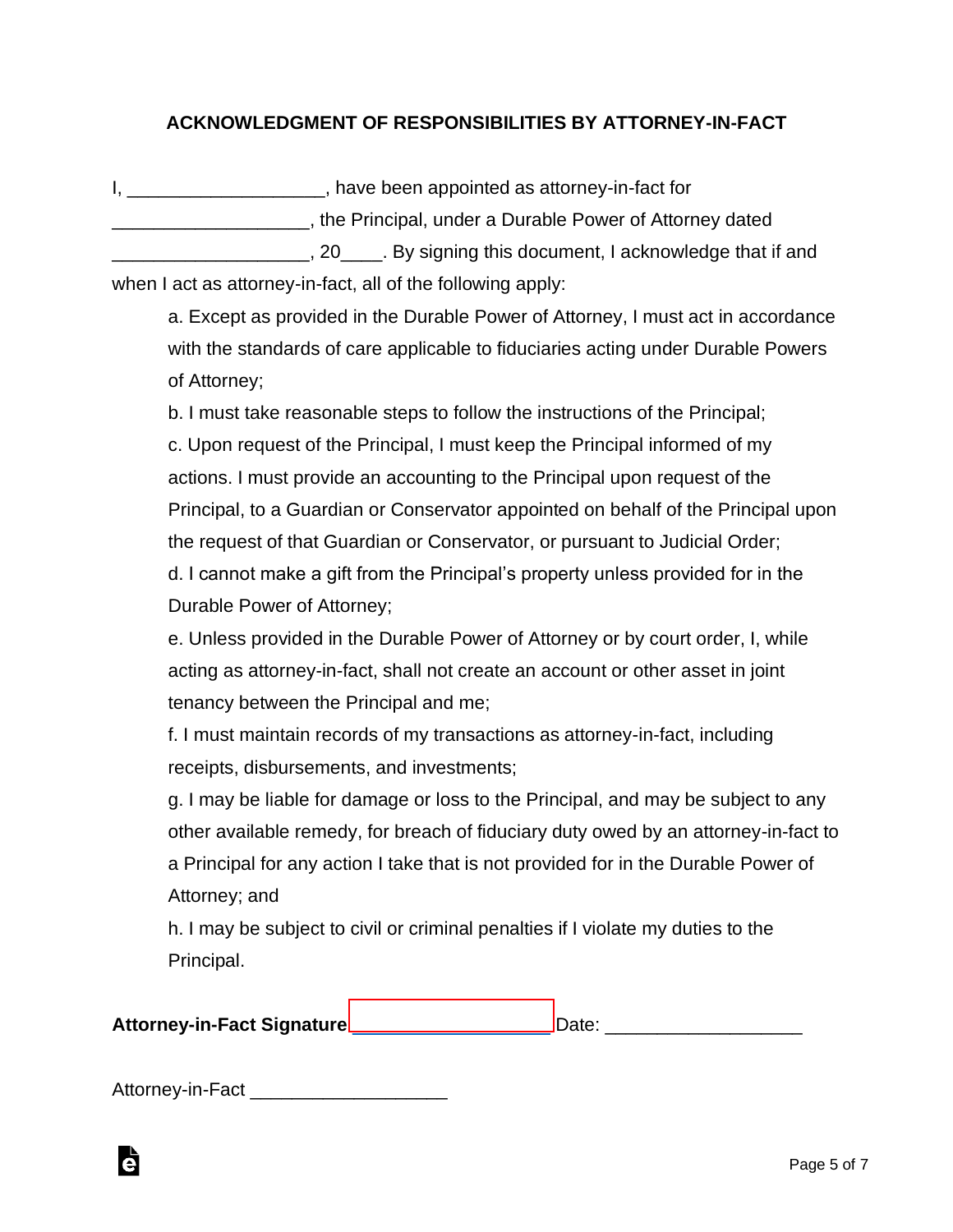#### **STATEMENT AND SIGNATURE OF WITNESSES**

We sign below as witnesses. This declaration was signed in our presence. The declarant appears to be of sound mind, and to be making this designation voluntarily, without duress, fraud or undue influence. Neither of us is an agent named in this document.

| Witness Signature: _____________________ | Date: ________________________   |
|------------------------------------------|----------------------------------|
|                                          |                                  |
|                                          |                                  |
|                                          |                                  |
| Witness Signature: _____________________ | Date: __________________________ |
|                                          |                                  |
|                                          |                                  |

è